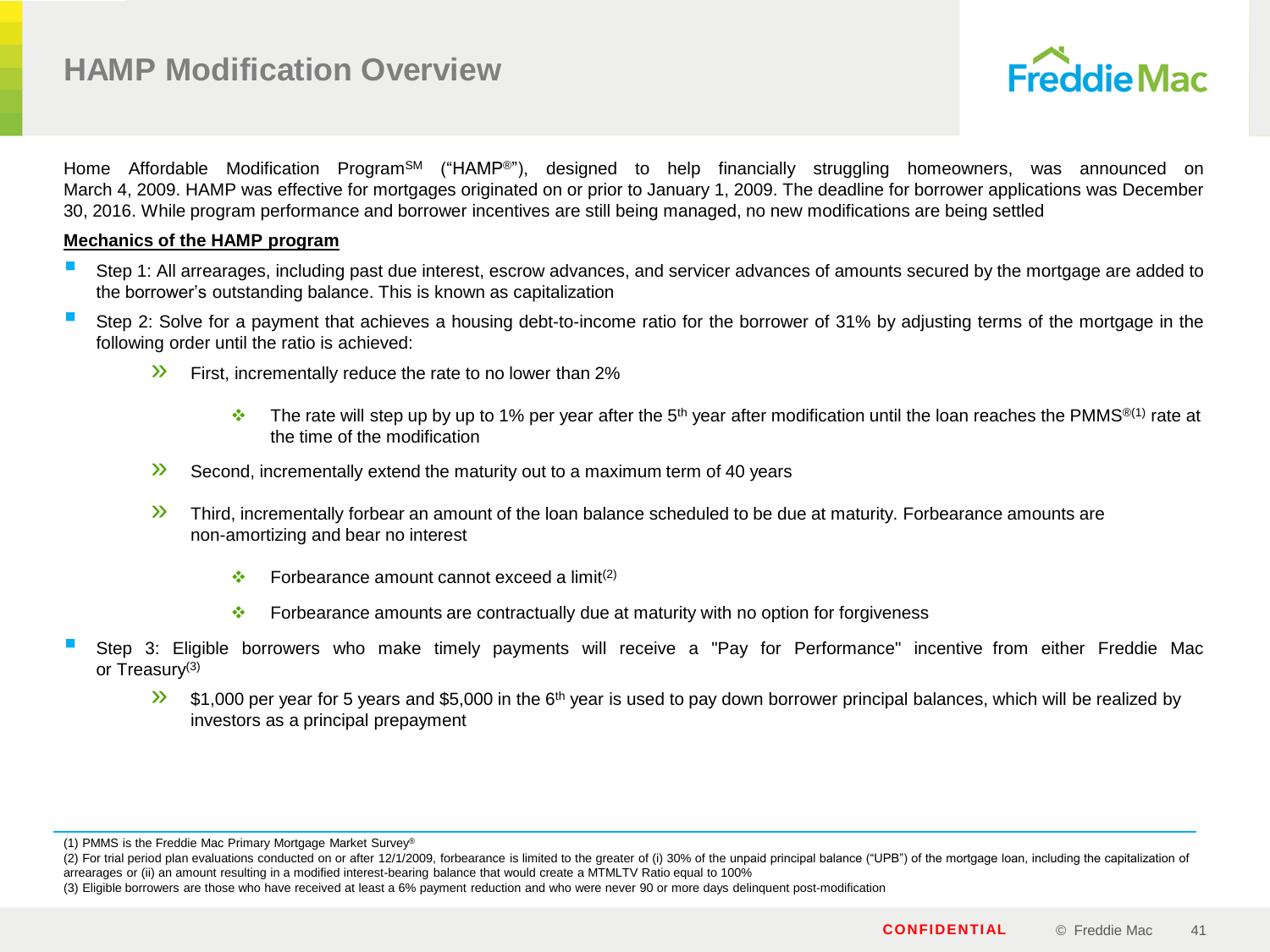

Standard and Streamlined Modification, designed to help financially struggling homeowners, were announced on September 12, 2011, and March 27, 2013, respectively. While trial plans and official modifications continue into 2018, the deadline for borrower evaluations under these programs expired on September 30, 2017

These modifications focused on a favorable P&I payment with the overall goal of reducing the borrower's P&I payment below the current contractual P&I. Borrower may have been previously modified, but not more than two times. Available for both occupied and non-occupied properties

## **Mechanics of Standard & Streamlined Modifications**

- Step 1: All arrearages, including past due interest, escrow advances, and servicer advances of amounts secured by the mortgage are added to the borrower's outstanding balance. This is known as Post Capitalized Unpaid Principal Balance (UPB)
- Step 2: Determine the Post Capitalized MTMLTV Ratio, which is the UPB divided by the fair market value
- Step 3A: If the Post Capitalized MTMLTV Ratio was <80%, the borrower is offered a modification with term extension. The term would be extended up to 480 months. In some instances, under ARM and step-rate mortgages, the rate is set/adjusted to the PMMS<sup>(1)</sup> interest rate to avoid future payment shock. Note the term could be shorter if requested by the borrower and certain financial conditions are met
- Step 3B: If the Post-Capitalized MTMLTV Ratio was >80%, we solved for <sup>a</sup> sustainable payment by adjusting terms of the mortgage as follows:
	- $\mathcal{V}$  First, set/adjust the rate to the PMMS<sup>(1)</sup> interest rate
	- $\mathcal{V}$  Second, extend the amortization term to 480 months from the modification effective date
	- **>>** Third, if the Post-Capitalized MTMLTV Ratio was greater than 115%, forbear an amount of principal that was the lesser of (i) an amount which creates an interest bearing MTMLTV Ratio of 115% or (ii) 30% of the UPB
- Step 4: After taking the above steps (Steps 3A and 3B), the borrower was offered the modification if the modified payment was the same or lower than the borrower's contractual P&I payment. Also, for Standard Modification the modified payment must result in a housing to income ratio that was between 10-55%